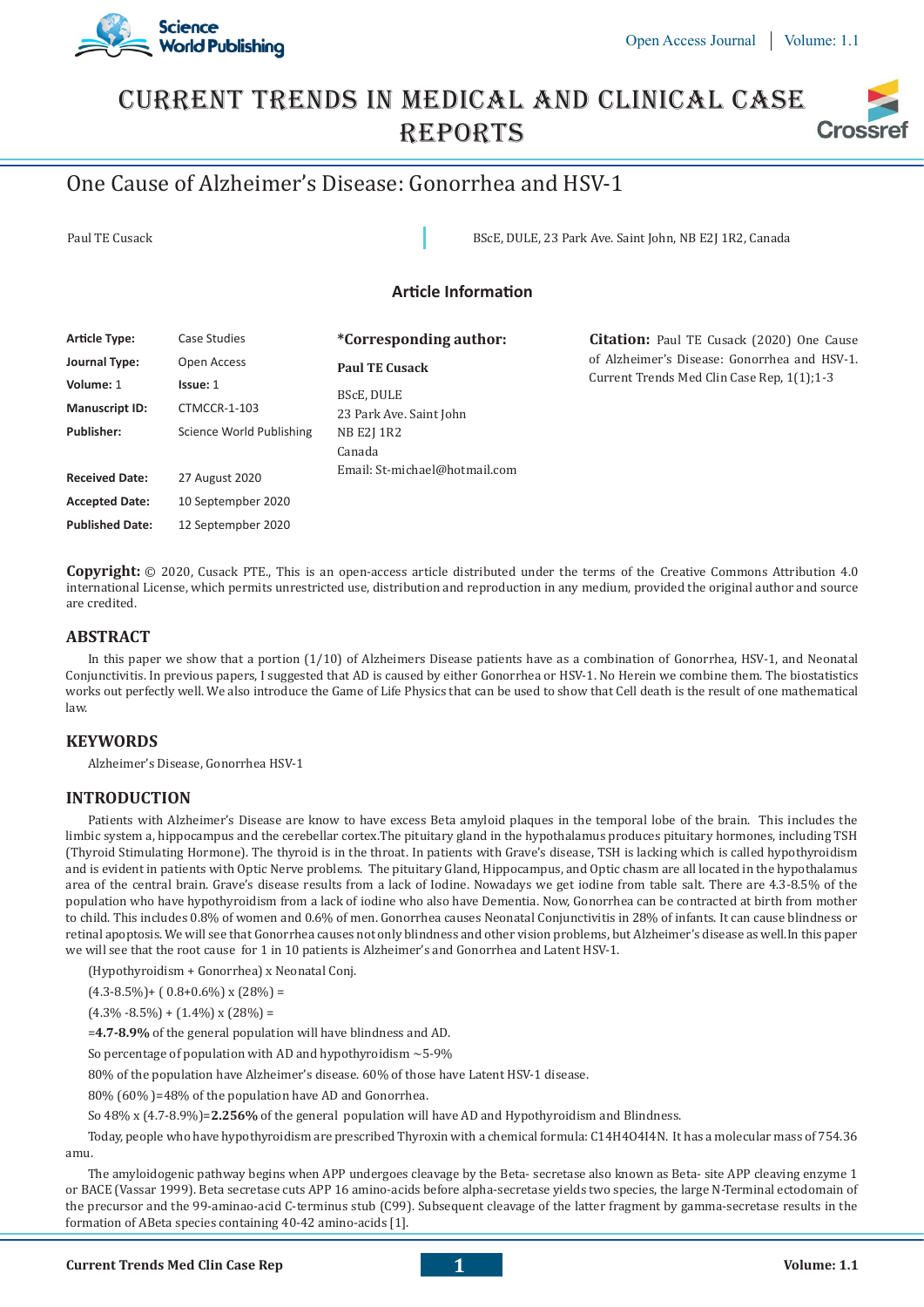

So C99 is the important culprit here. It has a mass of 99.0684 amu

C(( Mass= 99.0684  $PE=Mc^2$  $=99.0684 c^2$ =879.32

1/E=t=0.00113724  $t^2-t-1=1.001135974 \sim 1=E$ 

 $E = (1-Ln t)7$ 11/7=(1-Ln t) Ln  $t=1$  $t=1$ 

KE=1/2Mv<sup>2</sup>=1/2(99.0684)(1/ $\sqrt{2}$ )<sup>2</sup>  $=24.767$ ΣTE=PE+KE+SE =879.32+24.7671=904.0871  $=3.0068^{2}$  $\sim$ c<sup>2</sup>

From below TE=115.47=1/0.866=1/sin60° TE=115.47= $Mc^2+Mgh +1/2Mv^2+0$ **115.47**=M(1592) M=725.56  $M=$ Ln t t=206.588

 $M^3/3 = 725^3/3 = 127.3 = 4/π = ρ = Mass$  per unit volume. 42 amino-acids /3.0068=13.96~14 1/14 x 0.15915=113.67  $V=iR$  $113.67=i(0.85)=1337\sim4/3$  $i=4/3$ ∫dM/dt=M=∫M³/3 197=M4/(12) M=6.9728~7 M³/3=7³/3=113.005=1/88.5=1/ε0

Consider, 126.9amu x 4I's=507.6  $=1/197 - 1/2$ =tmin dM/dt=2from Astrotheology Math.

 $dM/dt=M^3/3$  $1/(dM/dt) = 3/M<sup>3</sup>$  $M^3=6$ M=181.7  $TE=M[c^2+Gh+1/2v^2]$ =289.266  $E=1/t=3.45$  $t^2-t-1=E$ 

#### =0.75=3/4=60%/80%

So we have now Energy, time, Mass and space (volume).  $E = G^3/3 = M^3/3 = 99.0684^3/3$ =324103.85 ρ/[Ex Re}=4/π/[3.241x 403]=9746 t=1026.0 t²-t-1=105.07mV (Human Nervous System) Now Iodine =126.9amu TE=M(1592) =126.9[0.1592]=20.196=20.2 20.2 x 4 Iodine's =0.8078=0.12345679  $SE=t^2-t-1=0.8078$  $t^2$ -t-1.808=0 t=193.4; 0.9345 E=0.00517~0; 1.07009  $E=(1+Ln t)7$  $0=1+ln t$  $Ln t=-1$  $-Ln$  t=1  $t=0$  $E = (1 + Ln t)7$ 1.071/7=(1-Ln t) 1.00972-1=-Ln t 0.00972=-Ln t t=-2.745  $dM/dt=2$  $\int dM/dt = \int M^3/3$ M=M4/12=2t  $M^3/12=2t$  $M^3/6=$ t  $M=6$  $M^2$ =t  $36=$ PE=(4(9)=36 PE=t  $E=$ t Mass of Thyroxin =754.36-6=748.36~0.75 Now,

60% of the AD population has Latent HSV-1 80% of the general population has AD. 60% x80%=48% of those with AD have Latent HSV-1 2.256% /48%=0.047=**4.7%** Cf. 4.7-8.5% above.

So we see that, of those with AD and Latent HSV-1, there are 4.7% of the population. Those who have have AD and Hypothyroidism and Blindness from Gonorrhea, and subsequent Neonatal Conjunctivitis are **2.256%** of the general population.

Now well consider something called the Game of Life Physics. Astrotheology is a version of the Game of Life Physics. The key to Astrotheology is that y=y' and v=a=s= sin 45 degrees =cos 45 degrees. The Game of Life Physics is about the life and death of cells. We can use Astrotheology to solve disease such as Alzheimer's Disease (AD). We will use energy techniques therefore, to unravel the mystery of the life and death of cells caused by Amyloid Beta plaques.

TE=PE+KE+SE 42=36+ 1+5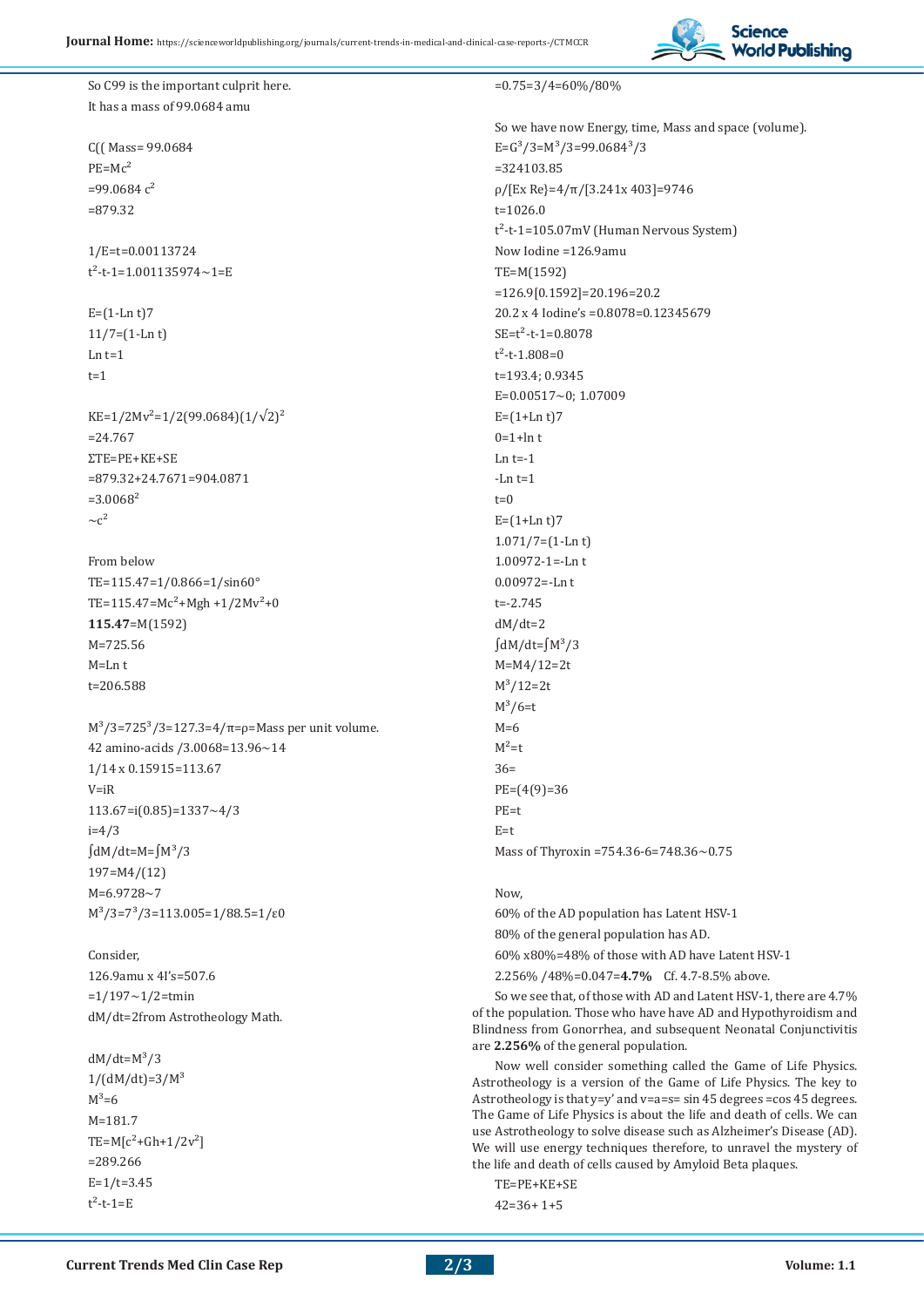

.99 = G<sup>3</sup>/3Amino Acids × pbody=99×1010=0.9999=1  $36 = PE = 4 \times c^2$  $1/3=E$  since  $t=3$   $SE=2t-1=2(3)-1=5$  $1/72 = S=E \times M = (-1/8 \cdot 1/9)$  $-1/8$ =Emin 0.035V=Nerve Signal  $36 = PE$  $0.2475=1/404$  Re=t  $1/t=E$  $25mV$  $0.1227 = E = (1-Ln t) t = 771$  $1 = RE + M = M \cdot TM = 0.888 + 1/9 = 0.999 = 1$  $3/4$  = 60% /80% = Pop. with HSV-1 and AD /Pop. with AD.  $\Sigma E = 42 + 0.99 + 36 + 0.333 + 0.013888 + (-1.25) + 0.035 + 36 + 0.2475 + 0.025$  $+1+0.75+0.1227+0.403$ = $115.43 \times 1/0.866 = 1/\sin 60^{\circ}$  = csc 60° Since the equation for space from AT Math is:

 $s=|E||t|sin 60$ 

 $s=(1)(1)\sin 60$ 

 $1/\sin 60 = 115.4$ 

Patients with Dementia have trouble with spatial recognition. This is because the cells related to special recognition are dying.



# **Universal Parametric Equation:**

 $SE' = 2t - 1 = 2(3) - 1 = 5 = 3^2 - 3 - 1 \implies SE = SE'$ [ $csc 60^{\circ}$ ; 3]=[E,t]

 $115.43^{2}+3^{2}=1.3333333=4/3=s$  $\sqrt{(4/3)} = 115.47 = 1/\sin 60$  $4/3$  x 2.7 x's=36=PE=(4)(9)=Mc<sup>2</sup>

## **CONCLUSION**

The combination of Gomorrah (and Neonatal Conjunctive Disease), Latent HSV-1 accounts for about 1 in 10 people (4.7%/48%), men and women, who have Alzheimer's disease.

# **BIBLIOGRAPHY**

- 1. Fiacentini R, et al. HSV-1 and Alzheimer's disease; more than a hypothesis. Frontiers in Pharm. 2014;5:97.
- 2. Cusack PTE. Gonorrhea and Alzheimer's Disease. J Microbiol Microb Infect. 2020;2(2):77.
- 3. Cusack PTE. Herpes Simplex Virus: Possible Root Causes of Dementia. Madridge J Intern Emerg Med. 2019;3(1):99-100. doi: 10.18689/mjiem-1000122.

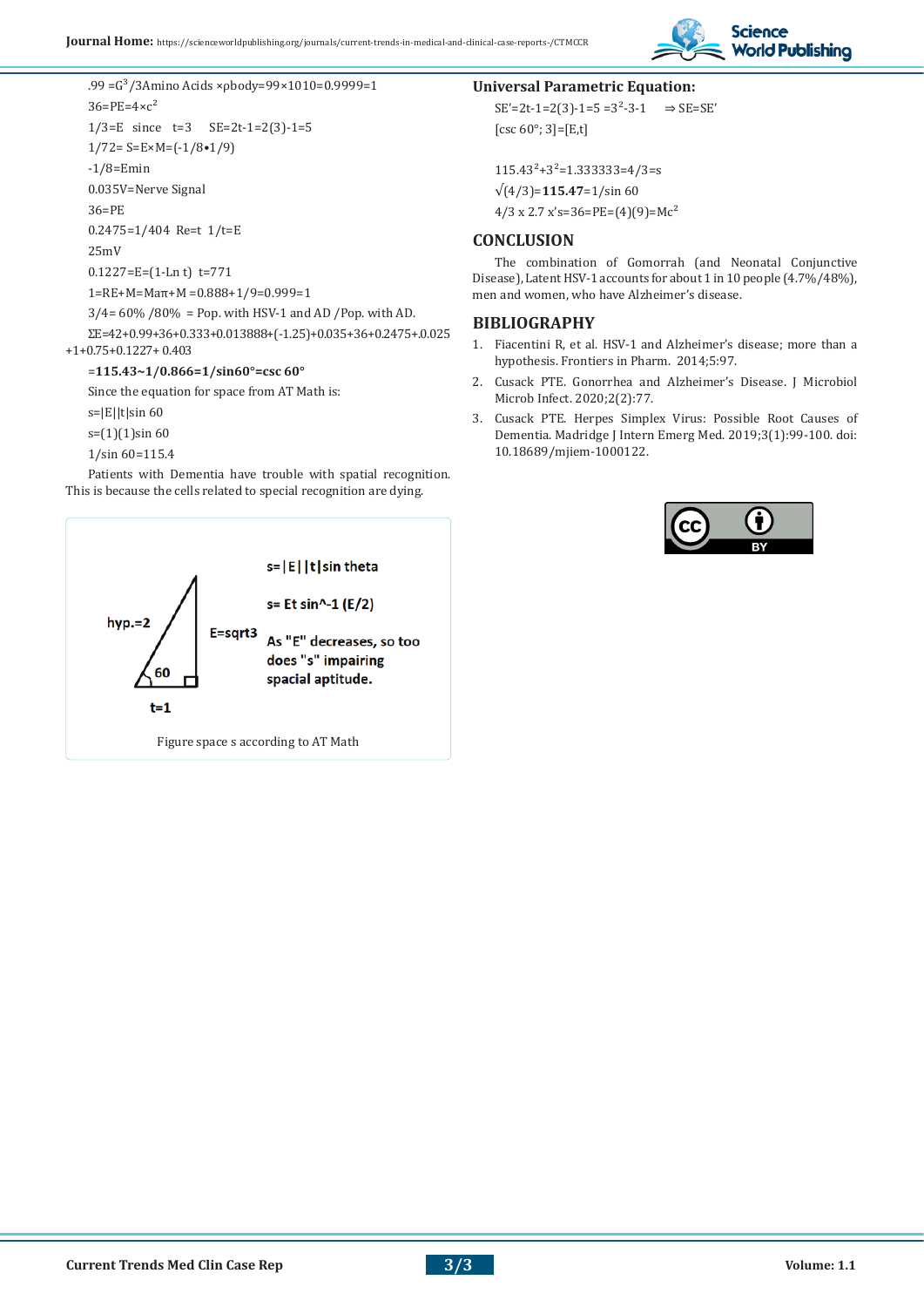

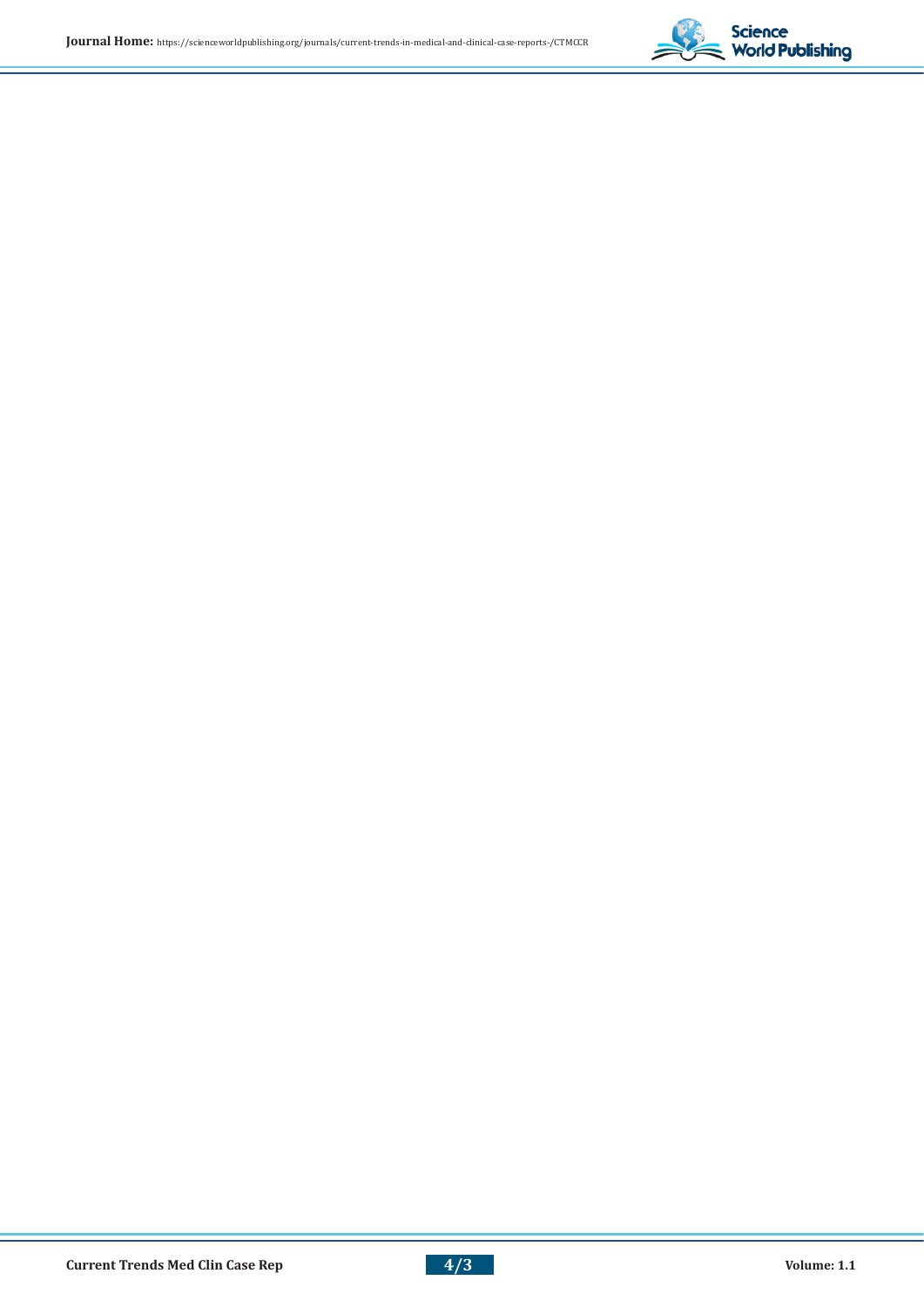